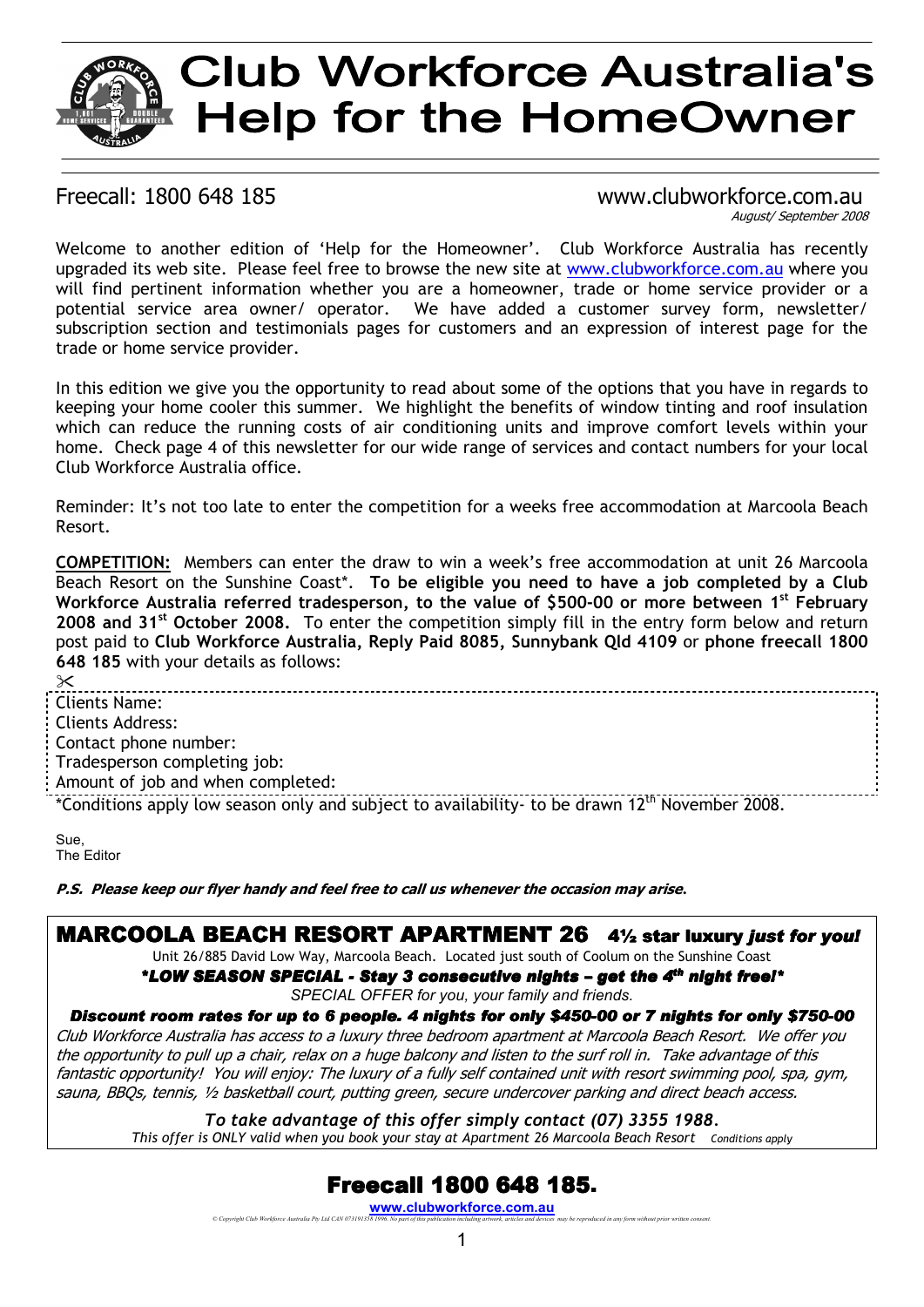## **HOUSE PAINTING & DECORATING**

Choosing paint colour can be as fun and as easy as surrounding yourself with what makes you happy. When you are thinking about painting, consider the space, the purpose of the room and the impact that your colour selection will have on that space. Dark, rich and vibrant colours may prove to be tiring in rooms you spend a lot of time in – kitchen, family room etc. A palatable, easy-to-live with neutral shade is a great choice for lived in areas. Dining rooms, hallways and studies however, are spaces where deep and vibrant colours can work, and work well! Bathrooms are also spaces where you can 'let loose' with colour. Feature walls are a fantastic way to liven up a room. With so many treatments (suede, metallic, wash, sponge etc) available, it can be hard to choose what is right for you.

Rather than guessing what the best effect will be, we can arrange for you:

## **BATHROOM RENOVATIONS**

Thinking of adding a new bathroom or modernising your existing bathroom or ensuite?

Is your bathroom vanity bench top looking tired and worn… no matter how much you clean it, the area never looks fresh or clean anymore?

Do you just want to replace your cracked or broken bathroom tiles or splashbacks … the ones you just keep hoping won't fall off when you next clean them?

Thinking of adding a spa bath, a new shower, hand basin, sink or toilet or just rejuvenating your existing bathroom?

## **ELECTRICAL, PLUMBING, APPLIANCES**

- 1. Up to 3 free independent quotes with just one call. These painters do not know each other so you will benefit from truly independent and highly competitive pricing.
- 2. You will be sent pre-screened painters.
- 3. To maintain our high quality we have acted on customer feedback to ensure you receive the best painters.
- 4. All painters quoting are insured and BSA licensed. They take pride in their work and offer you work references and a written guarantee.
- 5. These painters do not subcontract and you will appreciate their personalised work, reliability and service.

Contacting Club Workforce Australia for an obligation free quotation will save you time, effort and money.

#### **FREECALL 1800 648 185**

Our tradespeople specialise in complete or partial bathroom renovations. Most people have a budget to work to and they can tailor the work you need to suit your budget.

We have registered tradespeople who offer advice and an obligation free quotation. Specialising in water proofing, sheeting, plumbing, tiling and vanity units.

We have been providing homeowners with free access to bathroom renovators since 1989. Introducing you to the right tradespeople, the first time, so your time is not wasted.

#### **FREECALL 1800 648 185**

We have pleasure in introducing you to pre-screened, licensed and insured tradesmen. Discover the easiest way to meet your electrical and plumbing needs.

For all your electrical repairs and installations:

- -Appliances- white goods
- -Ceiling fans/ air conditioning
- -Light fittings and power points
- -Rewires
- -Safety switches and switchboards
- -Security and smoke alarms
- -Sensor lights
- -Telephone points
- -TV aerials

For all your plumbing repairs and installations:

- -Blocked drains
- -Burst pipes
- -Drainage
- -Gas fitting
- -Hot water service
- -Leaking taps and toilet cistern
- -Rainwater tanks
- -Roof, gutters and downpipes
- -Stormwater drains